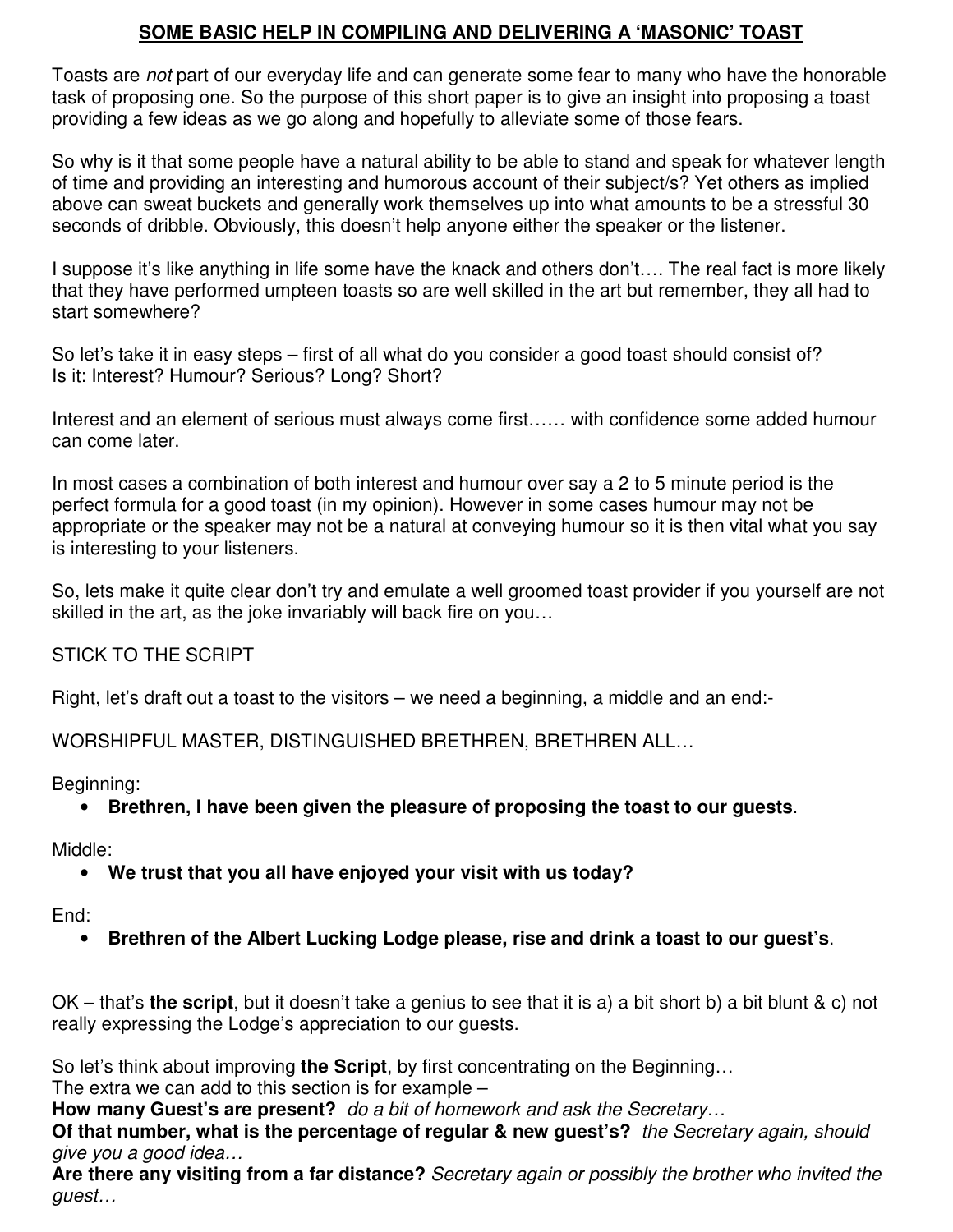So let's now have a look at the beginning with this new found information…

• **Brethren, I have been given the pleasure of proposing the toast to our guest's.**

**I've done a little homework and I can confirm that we have 16 guests, to whom all of which I bid you welcome.**

**I recognise quite a few regulars but I also can see that we have several attending for the first time.**

**I have also been made aware of a brother who has come all the way from Inverness in Scotland – although, I think the kilt was a bit of a give away?**

You can see how this has now extended our beginning with some interest and 'wow and behold,' a little humour! – however, be a little careful with humour, especially if referring to someone who is not known to you, as they may be the type who could take offence.

Now let's do the same for our middle…

### **You can refer to the splendour of the Temple.**

**You can refer to the ceremony performed at the meeting** *obviously, this must be generlised as there could be brethren who may not have attained the degree that was performed. There is nothing* wrong however, in mentioning some of the officers involved, but check out first that there is not a *toast to the Officers of the Lodge following otherwise you would be encroaching on their script!* **You can refer to the Festive Board.**

Now lets move on to the end…

#### **Guests are important to our meetings Urge the guest to come again**.

So let's put that all together…

• **Brethren, I have been given the pleasure of proposing the toast to our guest's.**

**I've done a little homework and I can confirm that we have 16 guests, to whom all of**

**which I bid you welcome.**

**I recognise quite a few regulars but I also can see that we have several attending for the first time.**

**I have also been made aware of a brother who has come all the way from Inverness in Scotland – although, I think the kilt was a bit of a give away?**

• **We trust that you have all enjoyed your visit with us today?**

**In particular, I hope our ceremony performed in the Temple was to your liking. No doubt it may differ slightly perhaps to your own lodge ceremonies but then that's part of what visiting is about, seeing variations in work.**